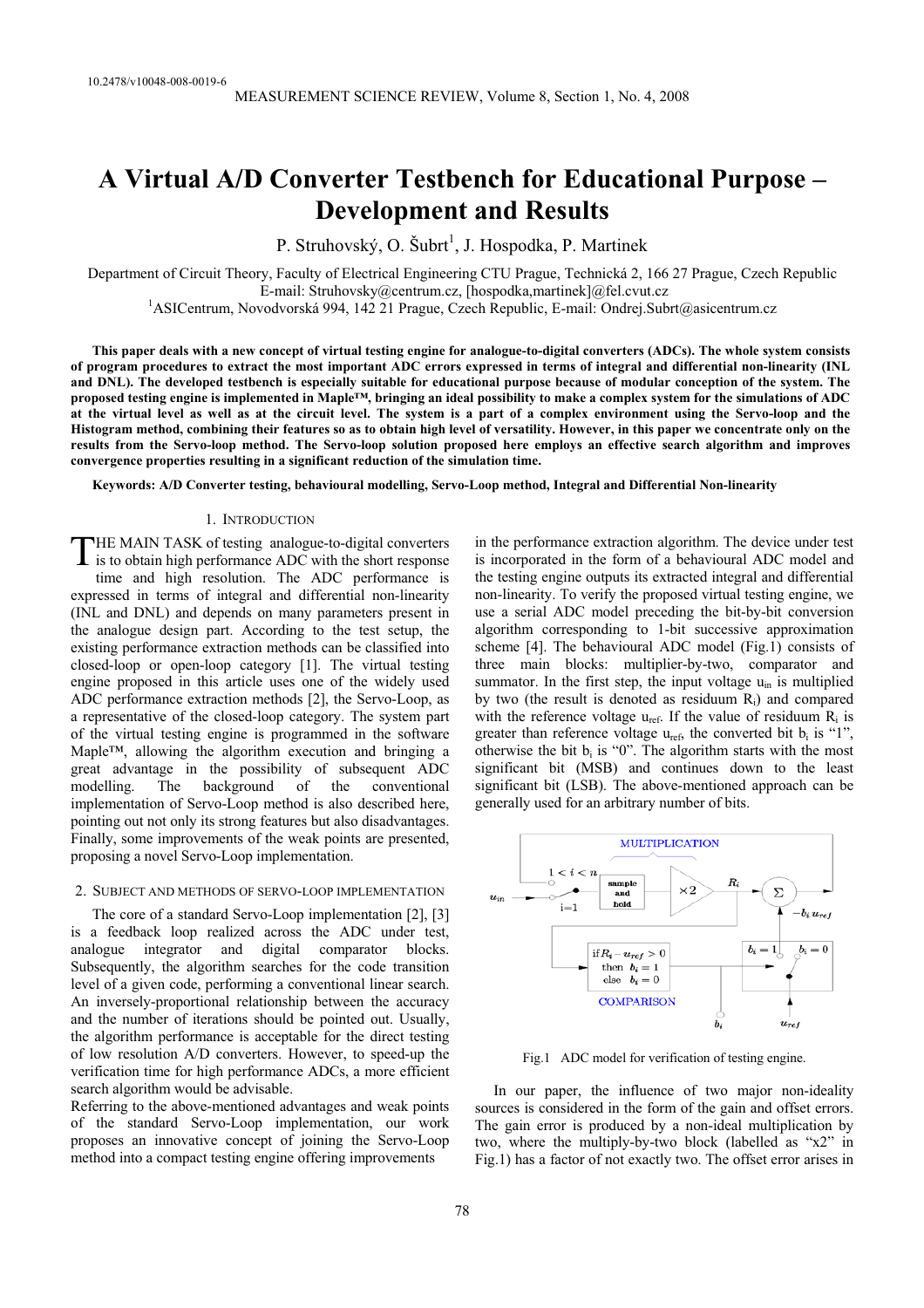the comparator block where the comparison process exhibits a non-zero voltage offset. It could be shown that the greater the gain or offset error is, the greater is also the integral nonlinearity [7]. For further simulation purpose, the gain and offset errors are expressed in ppm.

## *A. Extraction of ADC Design Performance*

In our work we present an innovative approach developed on assumptions discussed in [5], [6] which significantly accelerates the loop convergence and reduces the number of iterations. The implementation is depicted in Fig. 2 and works as follows. First, the searched code is fed into the code register, converted to a voltage value by an arbitrary DAC (not shown in the Figure) and stored into the cumulative-sum (cumsum) circuit. The voltage value is then converted to the digital number in the ADC. The output from the ADC is compared with the code register value. Digital comparator output is set to "1" in the case that the ADC output value is higher than the word from code register. Regarding to the state of comparator output, positive or negative incrementation is set. Note that the size of incrementation step decreases in each iteration. The loop iterates n-times for each searched code, i.e. the number of runs is  $n·2^N$  where N is the number of ADC bits.



Fig.2 Block diagram for Servo-Loop Method.

### *B. Algorithm Background*

To determine the INL and DNL characteristic of the ADC, we define a straight line  $V_{ideal}(c)$  as the reference. The Servo-Loop algorithm extracts the upper code transition  $V(c)$ , i.e. the voltage level, where the output spends half the time at codes greater or equal to c, to coincide with the ideal line:

$$
V_{ideal}(c) = V(c_0) + (c - c_0) \cdot V_{lsb}
$$
 (1)

where

$$
V_{lsb} = \frac{V(c_{fs} - 1) - V(c_0)}{c_{fs} - c_0 + 1}
$$
 (2)

Based on (1) and (2), we compute the INL and DNL deviation from the ideal characteristic as:

$$
INL(c) = \frac{V(c) - V_{ideal}(c)}{V_{lsb}}
$$
\n(3)

$$
DNL(c) = \frac{V(c) - V(c-1)}{V_{lsb}} - 1
$$
 (4)

After  $N_{\text{cycle}}$  iterations, the code edge value is returned from the algorithm. A question arises about the accuracy (resolution) of the returned value as a function of the given number of iterations. In [5], a simple formula for estimating the accuracy of code edge values was derived:

$$
\Delta_N^{LSB} = \varepsilon^{Ncycle-1} \tag{5}
$$

where  $\Delta_N^{LSB}$  is the *relative accuracy* (expressed in LSB) denoting the difference between the code edge values of the last two iteration steps. To demonstrate the accuracy of the proposed Servo-Loop implementation, a comparison against conventional linear search method is given. Performing the *linear search*, the number of cycles required for corresponding accuracy is:

$$
N_{LN} = \left\lceil \frac{1}{\Delta_{LN}^{LSB}} \right\rceil \tag{6}
$$

where  $\lceil \cdot \rceil$  denotes the upper nearest integer. As a result of (6), *for 0.01 LSB accuracy, 100 iteration cycles are needed.* In the *proposed Servo-Loop algorithm*, the number of cycles to obtain the accuracy  $\Delta_N$  is given by a re-arrangement of (5):

$$
N_{cycle} = \left[1 + \frac{\log(\Delta_N^{LSB})}{\log(\varepsilon)}\right]
$$
 (7)

Subsequently from (7), setting the damping factor to

e.g.  $\epsilon = 2/3$ , it follows that *for 0.01 LSB accuracy only 13 cycles are needed*. The difference between the two methods becomes even more significant when higher accuracy levels are required, e.g.  $\Delta_N$ <sup>LSB</sup> =1 mLSB.

Compared to the standard solution [2], [3], the asset of our Servo-Loop implementation is the following:

- x Cumsum circuit applies *a priori* known values to the input signal. Therefore, there is no need to check the integrator output as it is done in the standard implementation.
- Convergence process is assisted by an initial condition and by adaptive step refinement of the cumsum block. At this point, adjustment of the step size helps to accelerate the search for the loop equilibrium point as there are less iterations needed to maintain the same INL accuracy. The search complexity is changed from linear to logarithmic.

#### 3. RESULTS

In the following, we introduce the computational results of the Servo-Loop implementation with the ADC model. The number of bits was set to N=12 and the offset and gain errors were adjusted to 500 ppm or 1000 ppm, respectively. Fig.3 and Fig.4 present the INL plot for the gain and offset errors. As an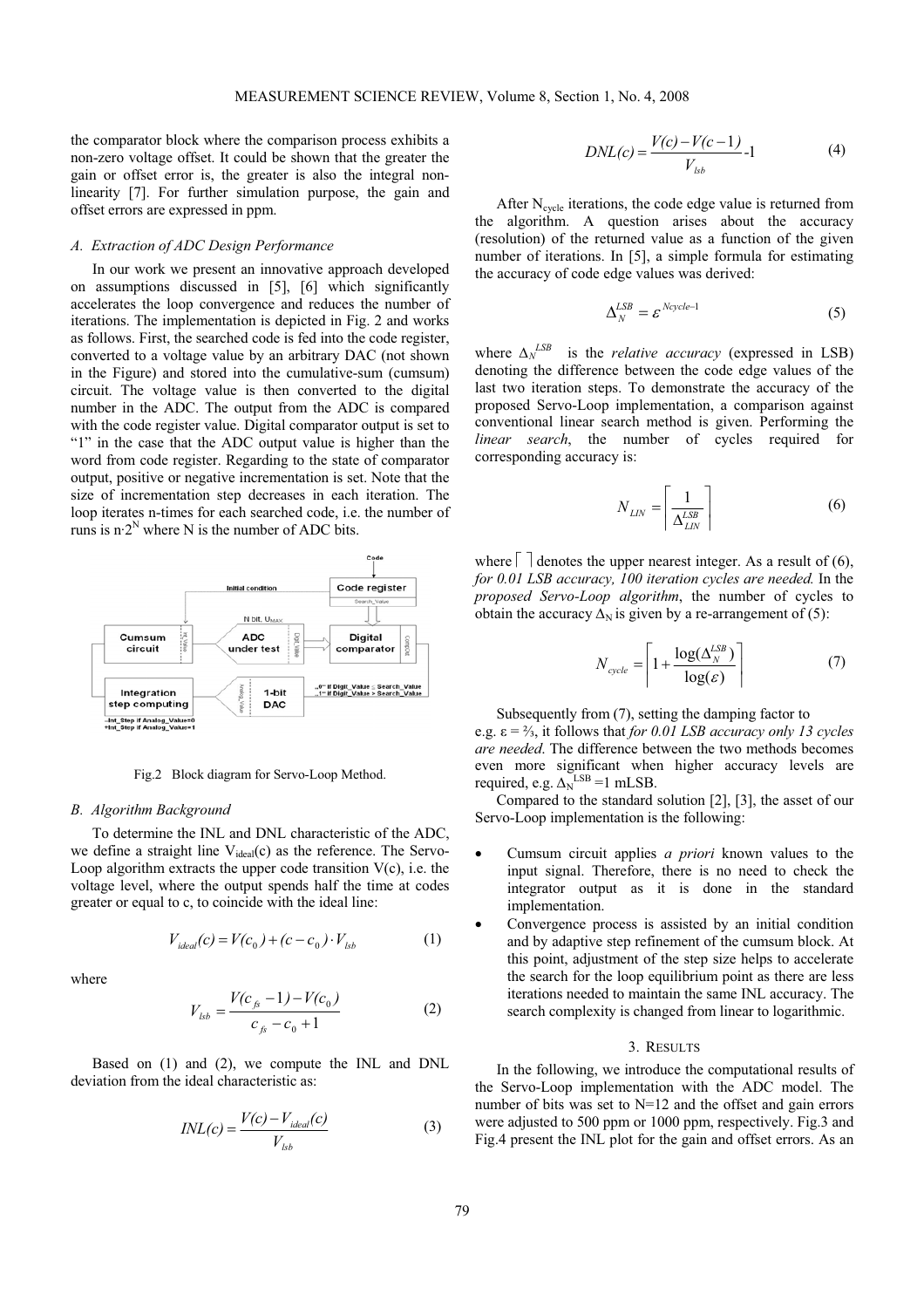inherent property of the ADC architecture, the local extrema of INL occur at binary-weighted code values.



Fig.3 Servo-Loop INL plot with 500 ppm and 1000 ppm gain error.



Fig. 4a Servo-Loop INL plot with 500 ppm offset error.



Fig.4b Servo-Loop INL plot with 1000ppm offset error.

The verification of linearity in the sense of error scaling [7] is shown in Fig.5. It is interesting to note that the shape of the linearity difference in case b) corresponds to an equivalent error mechanism of additive nature present in the ADC model and/or virtual testing environment.



Fig.5a Servo-Loop linearity difference generated by gain error.



Fig.5b Servo-Loop linearity difference generated by offset error.

Accuracy of the whole Servo-Loop algorithm can be defined as the noise floor taking the form of a residual INL for the case if an ideal ADC is tested. In our case, we evaluated the INL by the zero offset and gain errors. At this point, interesting is the zoomed residuum depicted in Fig.6, giving rise to additional errors of multiplicative nature.



Fig.6 Zoomed residual INL for Servo-Loop.

Table 1 shows an overview of the total simulation time and magnitude of the residual INL, compared for various ADC resolutions. An ideal ADC model is used for this simulation, with zero magnitudes of all error sources. The parameters of the used PC are: Intel Core2 CPU T5600 @1,85GHz, 1GB RAM.

| ADC resolution<br>$n_{\text{bit}}$ | All-code INL<br>simulation time<br>$t_{\text{sim}}$ | Residua<br>$\text{INL}_{\text{res}}$ [LSB] |
|------------------------------------|-----------------------------------------------------|--------------------------------------------|
|                                    | $3.6$ sec                                           | $3.4 \cdot 10^{-8}$                        |
| 10                                 | $15.9 \text{ sec}$                                  | $3.8 \cdot 10^{-7}$                        |
| 12                                 | 1 min 20 sec                                        | $6.10^{-7}$                                |
| 14                                 | 6 min 13 sec                                        | $2.10^{-6}$                                |

Table 1 All-code INL Computation Time and Residual.

### 4. DISCUSSION AND CONCLUSIONS

This work proposes a virtual testing engine for A/D converters applying the Servo-Loop method. Particular improvements were taken on the testing engine so as to